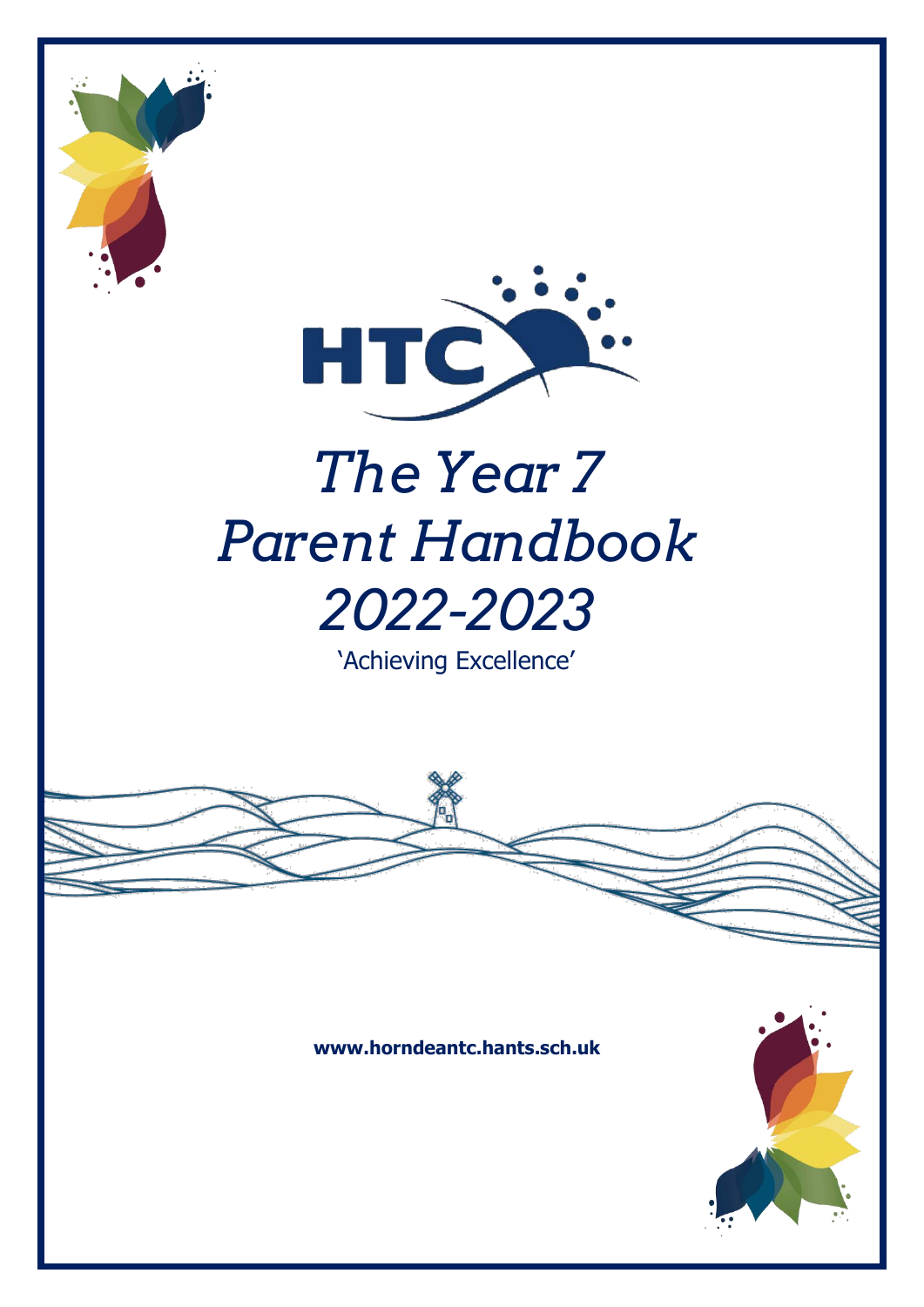#### Dear Parent/Carer

Welcome to Horndean Technology College!

You will be keen to know all about us and our plans for the forthcoming year and we hope that your initial visits and tours of HTC previously have been both informative and enjoyable.

We acknowledge that the step up from Primary to Secondary can feel daunting and we aim to make this transition as smooth as possible. Creating a productive College to Home relationship is important for ensuring that your child is safe, happy and successful, so please feel free to contact me, the Year 7 Leader or your child's Tutor with any questions or queries at any time.

At the end of this booklet there are some key contact details for members of staff. It is often easier to contact teaching staff via e-mail due to their teaching commitments during the College day and individual email addresses for staff can be found on Firefly.

It is very important that all the students arrive at College each day ready and equipped for their lessons. We adopt a 'Rights, Responsibilities and Respect' approach to the education of our students and encourage them to be independent learners wherever possible. Barriers to successful learning can be reduced by:

- Refraining from taking holidays during term time. Such requests will not be authorised unless there are truly exceptional circumstances.
- Wearing the correct College uniform as set out on the College website.
- Having the correct equipment for lessons e.g. pens, books, calculator etc.
- Adhering to the College Policy regarding mobile devices, makeup and jewellery.
- Being punctual in the morning and to every lesson. Arriving late disrupts the learning of others and hinders the flow of a lesson.
- Attending College every day is crucial for the learning process to be effective as well as keeping up with College life and achieving academic success.
- Support the College in upholding standards and expectations as set out in the Home College Agreement.

The following pages contain useful information together with mention of our policies and procedures, you can also find these on our College website at [www.horndeantc.hants.sch.uk](http://www.horndeantc.hants.sch.uk/)

Please do not hesitate to contact Student Support Services should you have any queries. I hope your child has a happy and successful time in their first year at HTC and a very warm welcome to the HTC family!

Yours sincerely

lhelli

Miss N Whiteman **Transition Leader**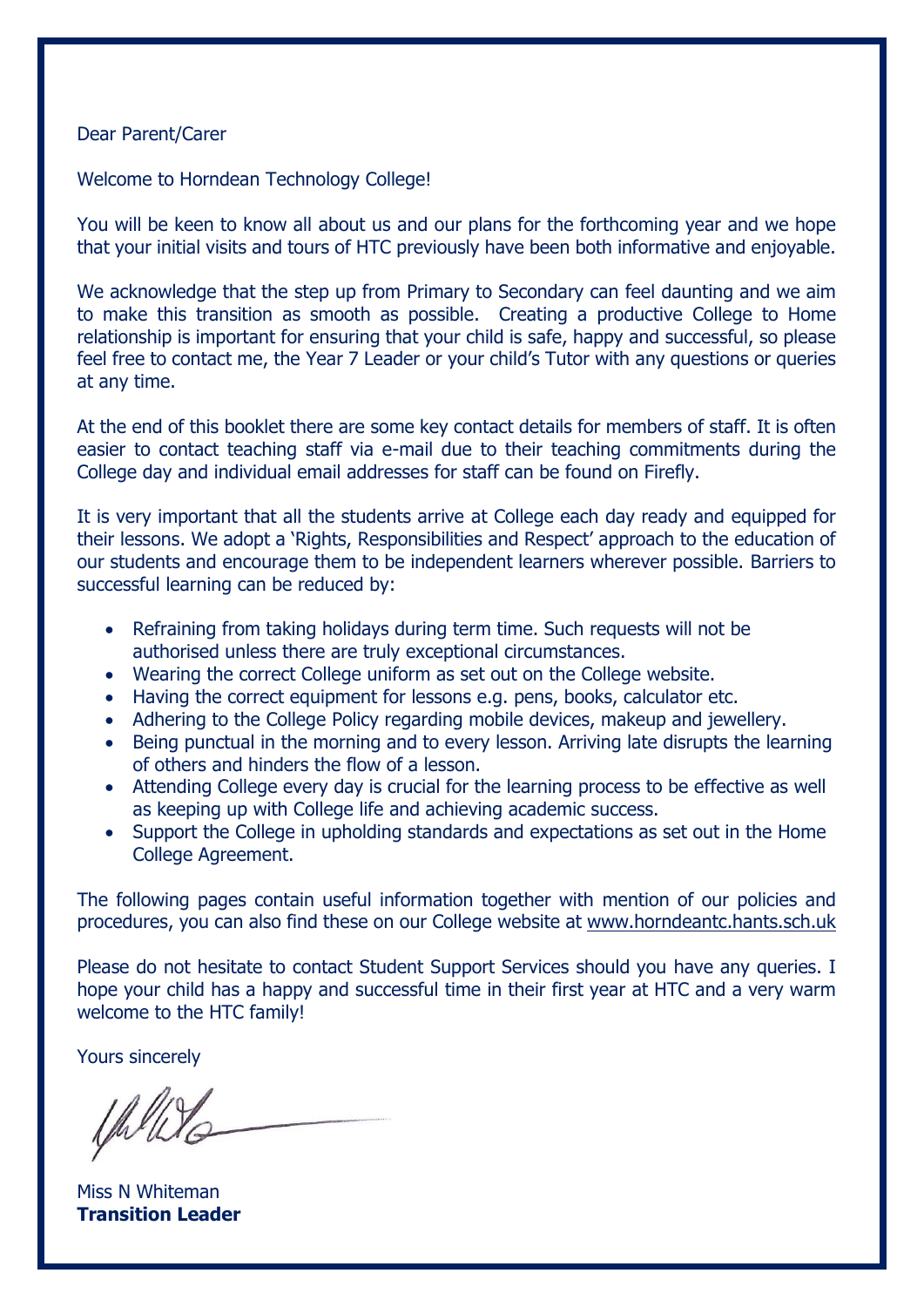## **W ho's in the Leadership Team at HTC?**

Horndean Technology College has approximately 1300 students and over 200 members of staff. Due to our size, we need clear communication and line management structures to enable the College to run as smoothly as possible.

The team of staff who directly assist Mrs Summerfield in running the College are called the Leadership Team (LT) and is made up of a Deputy Headteacher, 6 Assistant Headteachers and a Vice Principal for Business and Community. The LT all have significant whole College responsibilities and are also linked to subject areas and Year Groups.

This is obviously very different from Junior and Primary schools. Below is a guide of who is in the LT and what their roles are. If you need to contact the College, please use the guide on the following page of who to contact and when.

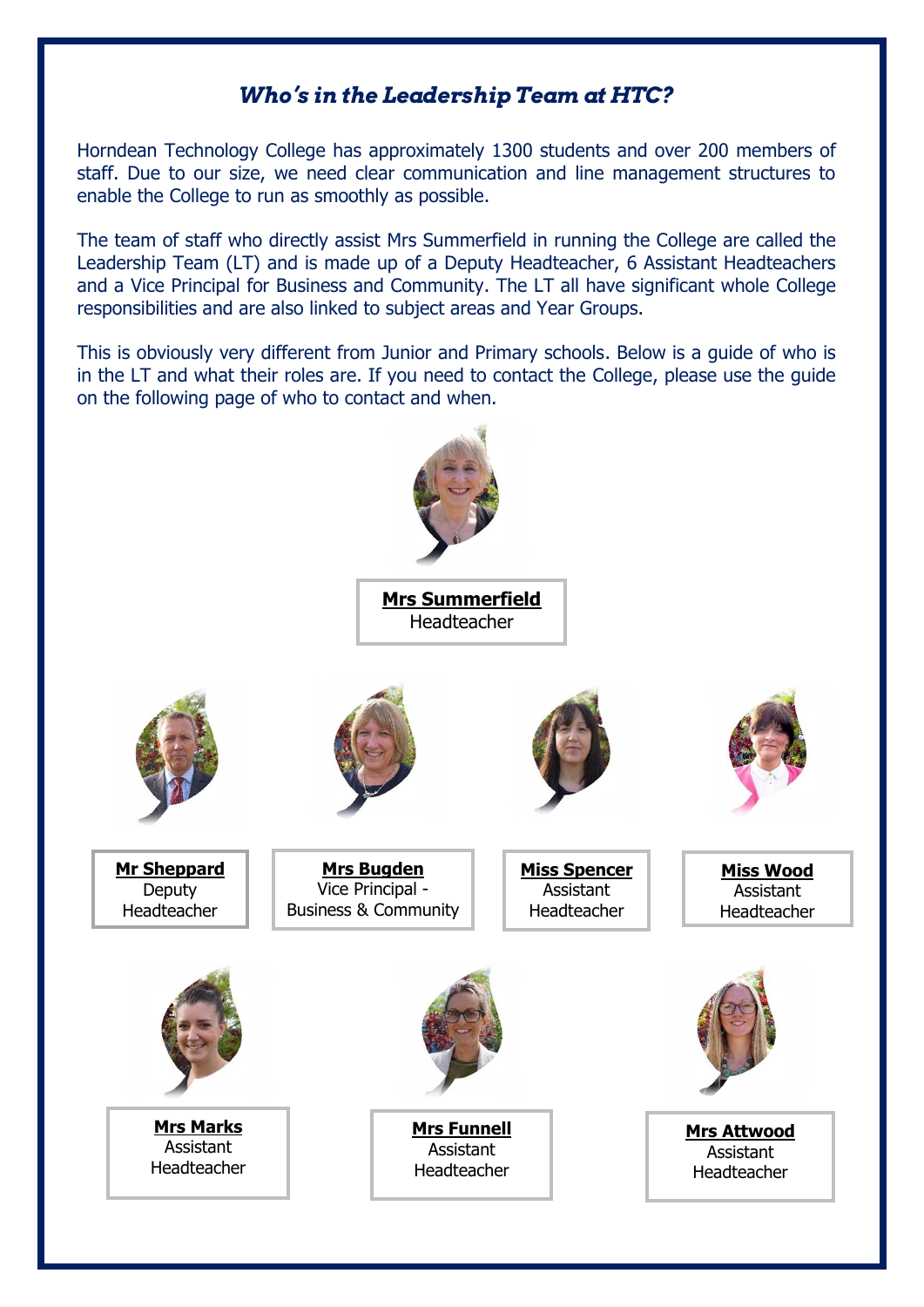

Contact the College on 02392 594325 Or email the relevant member of staff at: [general@horndeantc.hants.sch.uk](mailto:general@horndeantc.hants.sch.uk)

## **W hat does a typical week look like for Year 7?**

| <b>Time</b>                               | <b>Activity</b>             |  |
|-------------------------------------------|-----------------------------|--|
| 08.30-09.25                               | <b>Period One</b>           |  |
| 09.25-10.15                               | <b>Period Two</b>           |  |
| 10.15-11.00                               | <b>Tutor Time and Break</b> |  |
| 11.00-11.55                               | <b>Period Three</b>         |  |
| 11.55-12.20                               | <b>Lunch Break</b>          |  |
| 12.20-13.15                               | <b>Period Four</b>          |  |
| 13.15-14.10                               | <b>Period Five</b>          |  |
| 14.10-15.05                               | Period Six*                 |  |
| After College Extra-Curricular Activities |                             |  |

All students will have their own timetable, which will tell them which subject they have and when, which classroom they will be in and who their Teacher will be.

At HTC we run a two-week timetable - Week 1 and Week 2. We start in September on a Week 1. In Year 7, students have morning break 10.15-10.30 and lunchbreak 11.55-12.20. In Year 8 the break and lunch break timings change slightly, and you will be advised of this at the end of Year 7.

On a Tuesday and a Friday, taught lessons finish at 14.10. A 'free' period  $6*$  allows your child to make independent choices on these days; to come home, to access extra-curricular activities and/or work on DIY/homework here with support should they wish.

Year Groups use specific College gates to come and go from the College site. After the first day of term in September, Year 7 switch and only use the back gate.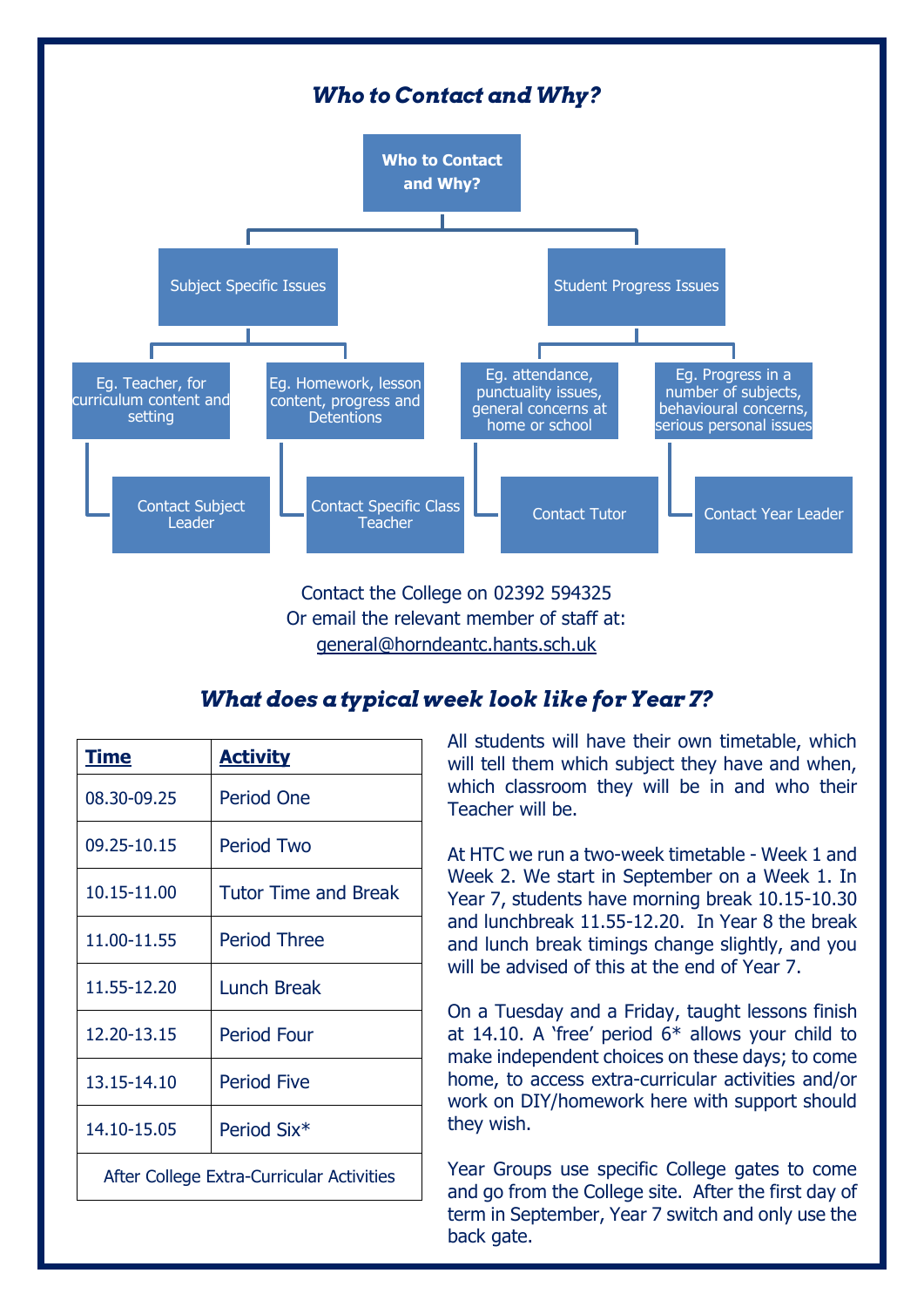## **W hat is the Role of the Year Leader and the Tutor?**

### **The Year Leader:**

- Is responsible for the overall personal well-being of your child, including overseeing the progress and development of students.
- The Year Leader alongside the Tutor, is responsible for the support and guidance of each student, and where necessary will liaise with parents, external agencies, and within the College the Learning Support Department, Special Educational Needs Coordinator, and all teaching staff.
- The Year Leader will spend time in lessons to help support and quide all students through their learning.
- Typically, the Year Leader stays with their cohort all the way through the five year journey here.

#### **The Tutor:**

- On joining HTC, your child will be placed in one of ten Tutor Groups in the Year Group.
- If possible, your child's Tutor will remain the same throughout their five years at HTC.
- The Tutor is seen as a very important person as they see your child on a daily basis.
- Parents are encouraged to contact the Tutor, via the College, if they have a problem concerning their child.
- Tutors will contact parents if they have any reason to be concerned about a student's progress or behaviour.
- Tutor Groups are block assigned to one of our five Houses, Athena, Cratos, Phoebe, Tyche and Zelus. House assemblies are held every half term.
- Each Tutor base has its own noticeboard where key messages are posted weekly.
- Each Tutor Group has two Tutor Captains and in Year 7 these positions are recruited for, and details are circulated to all tutees so that they can choose whether they wish to apply for this initial leadership role.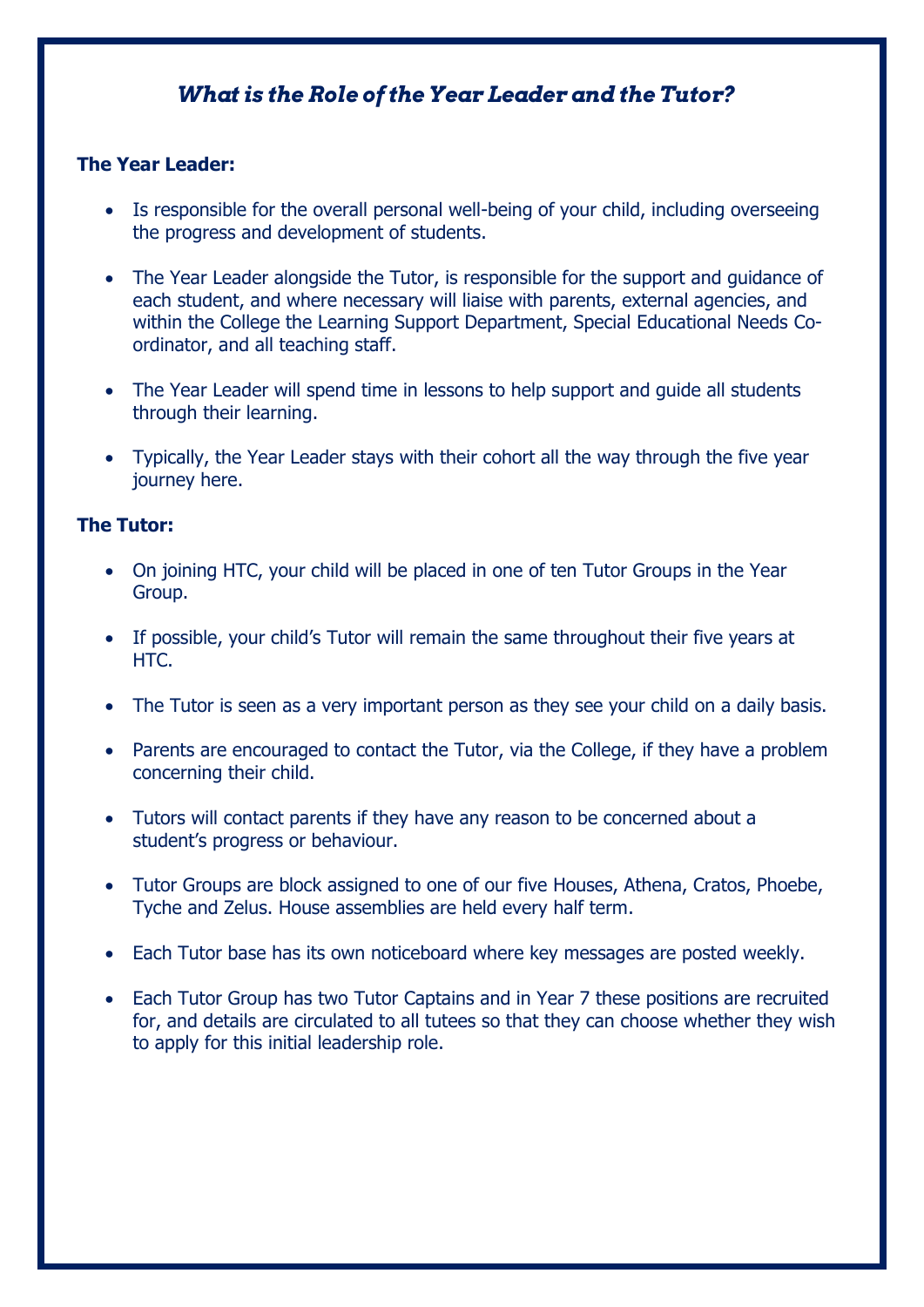## **Expectations for All Students at Horndean Technology College**

At the start of this new College year, we would like to remind you and your child of our expectations. I am sure that as parents you are keen to work with us to help your child learn to take responsibility for themselves so that they can be successful.

## **Uniform and Equipment**

#### **Every day students should be:**

- Properly presented in full College uniform.
- Properly equipped with fully equipped pencil cases, calculator, PE kit etc. Pencil cases should include at least 2 pens, pencils, ruler and eraser. Fully equipped pencil cases can be purchased from the Finance Office in 'A' Block.

The College reserves the right to send your child home to rectify any unacceptable situations. Students who miss lesson time as a result of having to go home will subsequently need to make up this learning time outside the normal College day.

#### **Uniform**

Full information and a description of uniform was included in the Family Information Pack. If a student is not wearing proper school shoes for medical reasons a medical note from a Doctor is required. If a student has a problem with an item of uniform, they must bring a note from a parent/carer and exchange this for a uniform pass from their Year Leader. Uniform Guidelines can also be found on the HTC website.

#### **Jewellery**

The wearing of jewellery in College can cause many problems, so we have adopted the following code of practice:

A maximum of one small, plain stud in each earlobe. Any other piercings are inappropriate for College and are unacceptable; confiscation or removal will be required. Students should not attend College at any time with freshly pierced body parts that undermine these expectations. No other jewellery is permitted other than a watch.

#### **Hair Colour/Style**

The following are not appropriate for College: Excessive styling, close shaven, bright, nonnatural hair colours or highlights, patterns shaved into hair. Shorter shaved cuts need to be blended and graded-in so that there is no significant difference in hair length and no parting or feature lines should be shaved in. Hair bands or clips must be of a neutral colour; no patterns, features or decoration and not of an excessive size. Hair accessories e.g., flowers and bows are not appropriate.

#### **Make-up/Nails**

Excessive make-up is not considered appropriate whilst at College and the wearing of false eyelashes, nail varnish or fake nails is not permitted. Students will be asked to remove anything considered inappropriate.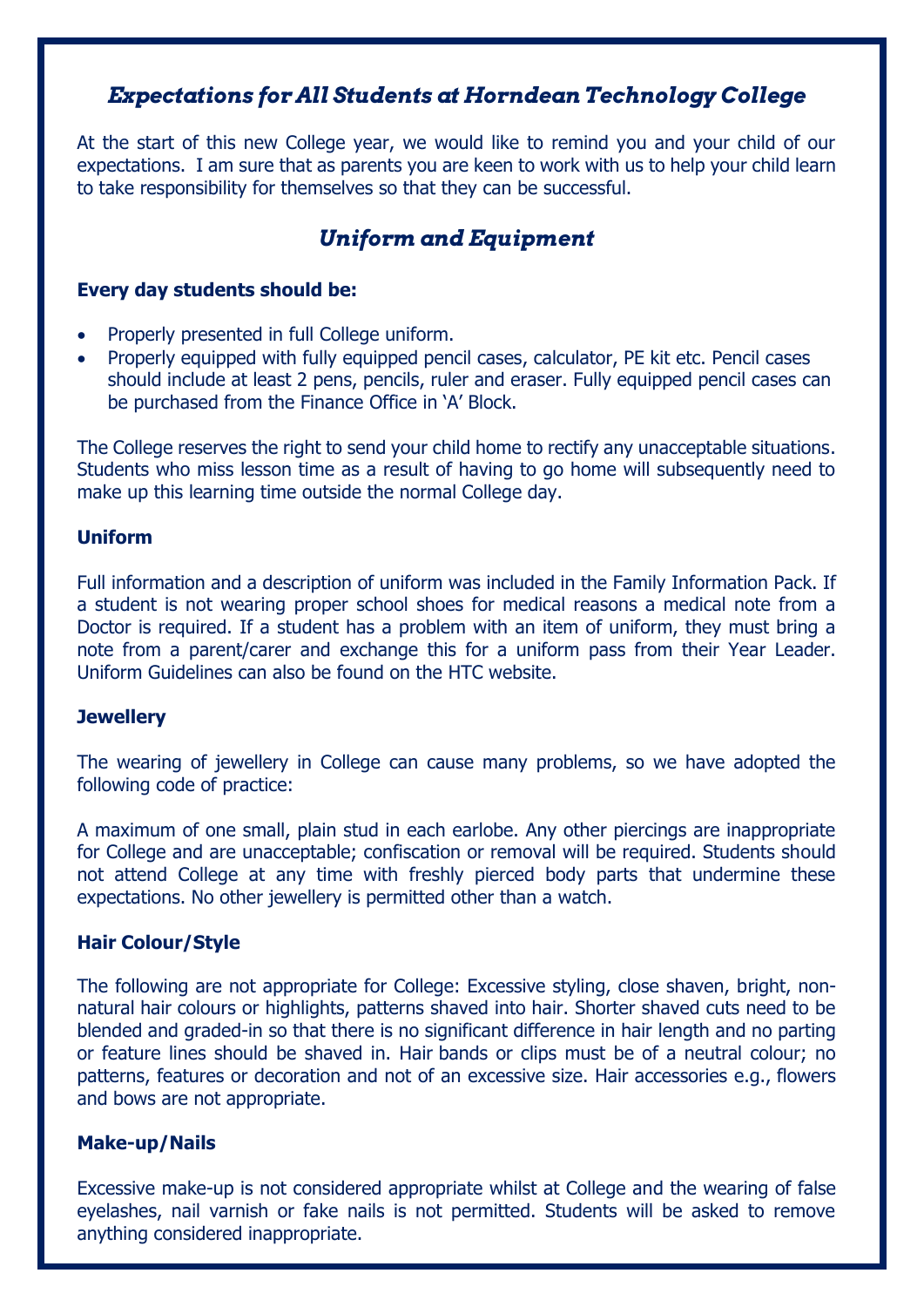#### **Trousers**

Plain black, full length, with waistband, zip and fastening. No cropped, ankle grazer or 3/4 length trousers, cords, chinos, jeans or leggings. Avoid trousers named skinny fit - slim fit or regular fit are acceptable. Please note that trousers sold in some 'school wear' sections of shops do not necessarily meet these requirements. Trousers must conceal underwear. Belts should be small, plain and black. Skirts are not part of our uniform.

We have established a good reputation for the smart appearance of our students in their uniform and trust you will continue to support us in maintaining these high standards.

#### **Personal Organisation**

Students should learn to take responsibility for checking their timetable and homework (DIY) deadlines for the next day and week ahead. Students should carry a copy of their timetable daily and have all the necessary kit and equipment for their lessons. Please refer to the **Family Information Pack** which you received with your Admissions Pack. This includes a copy of our Uniform Policy for your ongoing reference.

#### **Term Dates**

The HTC term dates are published on our website at [www.horndeantc.hants.sch.uk](http://www.horndeantc.hants.sch.uk/) Please familiarise yourself with our dates which include all calendared INSET days and any days where we may finish earlier than usual.

#### **College Communications**

We communicate with you in a number of different ways. By e-mail, through notifications to parents on Class Charts and at times through letters posted home or letters provided to students to bring home in their bags to you. Please look out for these communications and ensure that your most recent e-mail and contact details are up to date on our system in case of emergency. We also have an official Facebook page where we promote events and showcase our news. Please ensure your family contact details remain up to date at all times.

#### **Relationship Management**

We operate an accolades and consequences system on Class Charts for which students receive positive and negative points. For some negative behaviours, a detention is set. Detentions can take place at break/lunchtime or after the College day and can vary in length. If a detention is missed without a good reason, the upscale results in a longer detention and progressively more serious consequences. Students and parents are notified of a detention and the details on Class Charts. Detentions are set for in class behaviours or those in unstructured time and are also set for non-completion of homework or where submission is not up to expected standard. Full details of our behaviour and rewards systems can be found in the Relationship Management Policy.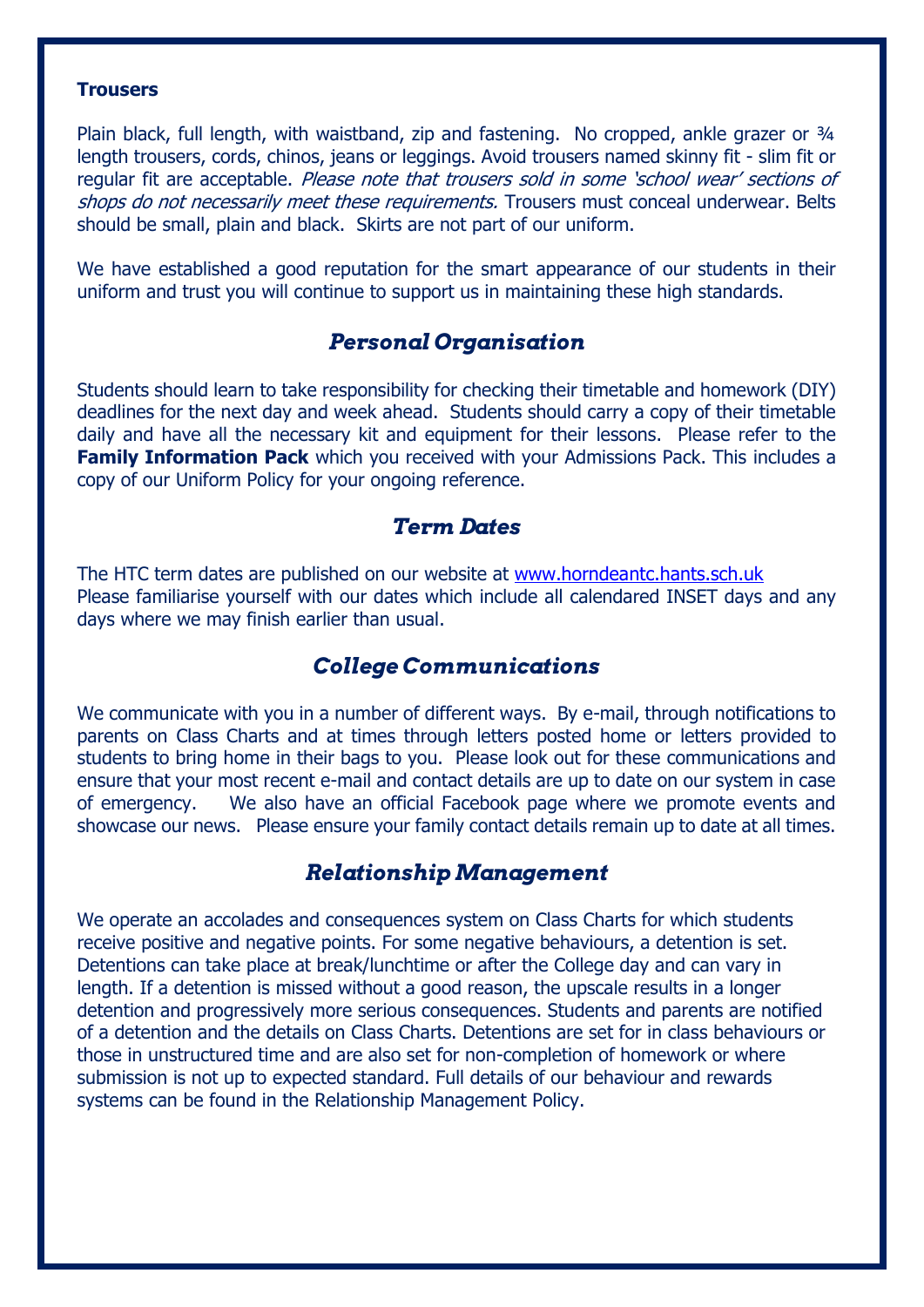## **Attendance and Punctuality**

There is a link between good attendance and high attainment and progress. Therefore, we urge you to ensure that your child attends College every day. You as parents have a legal obligation to ensure your child attends College and this will be enforced both by us as a College and by the Education Welfare Service within the Local Authority.

We employ an Attendance Officer who closely monitors every students' attendance. Students should arrive at College **by** 08.25 at the latest as lessons commence at 08.30 sharp.

#### **Holidays**

When planning your holidays please consider the following:

- All schools are not to allow holidays to be taken during term time.
- Holidays cause disruption to students' progress and have an extremely detrimental effect upon the continuity of the work completed in lessons as group work is often affected for those who are left behind.

#### Therefore:

- Holiday requests for your child in term time will not be allowed unless there are exceptional circumstances.
- We do not authorise holidays on the basis of cost.
- All holiday requests must be made well ahead of time and before any booking is made.

Schools are open to students for approximately 38 weeks a year leaving 14 weeks for holidays. This should give sufficient time and flexibility for all to manage a family holiday if desired.

If students arrive on time, every day with correct uniform and equipment there is a greater probability that they will do well – even more so if they behave appropriately, have fun and work hard. Help us to achieve this together.

## **Homework (DIY)**

All students at HTC are expected to complete homework which we call 'DIY'.

We understand that different Primary Schools have their own position on Homework, some will have provided a regular flow of homework tasks, and some will have provided less.

In Year 7 we introduce DIY steadily for this reason and build up gradually overtime to support the learning expectations. The DIY tasks aim to be varied across the curriculum supporting the learning in class. We offer DIY clubs after College to support all students. DIY tasks are explained in class and set on Class Charts and/or Fire Fly or our other linked virtual learning environments. Students are provided with a computer log on, an email address and password for this account plus the log in details for these virtual learning environments. Homework descriptions and deadlines are all calendarized on Class Charts and it is important that families take collective responsibility for monitoring the expectations and return dates.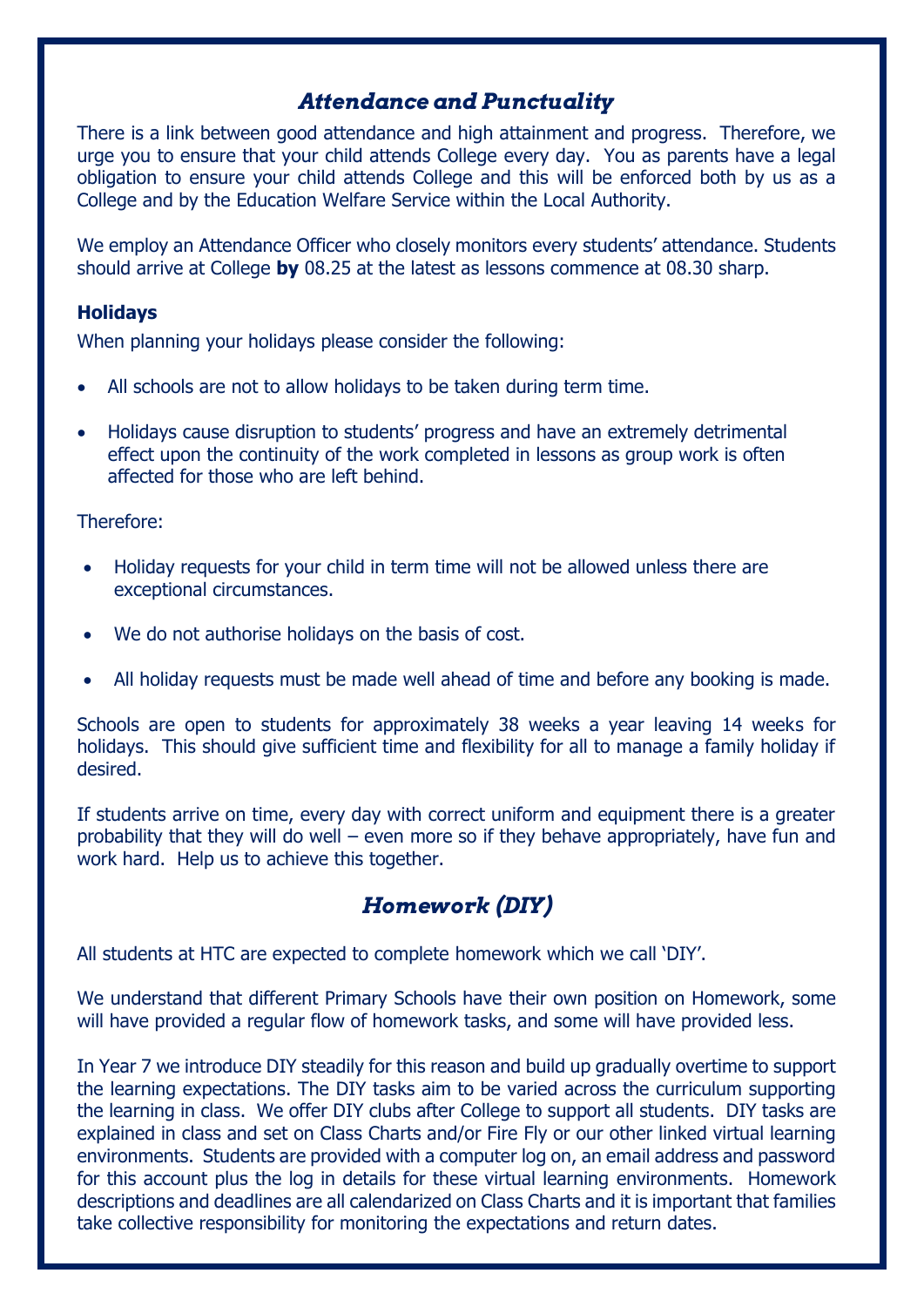## **Some Reminders from Student Support Services**

# **What to do if....**

#### **Your child is absent:**

Please telephone the College to explain why your child is absent. There is a 24 hour service for absence messages. Ring the College on 02392 594325 and as soon as the recorded message starts dial 1, and follow the instructions to leave a message. **This must be done every day that your child is absent**. When your child returns to College, please send in a note confirming why they have been away. This note should be given to Student Support Services in 'A' Block. Student absence can also be reported via Class Charts.

#### **Your child is late:**

If your child arrives late to College, they should go straight to their lesson to sign in. If there is a good reason for the lateness, please provide a letter for your child or contact Student Support Services.

#### **Your child needs to sign out for an appointment:**

Please provide your child with a letter confirming the reason they are leaving College. The letter should be taken to Student Support Services when they sign out. Parents should come into Barton Hall Reception when collecting students.

#### **Your child is unable to take full part in PE:**

A letter from you explaining why they cannot take an active part in the lesson should be given to the PE Teacher at the start of the lesson. Students should, however, take their full PE kit to the lesson regardless. Students will still be expected to attend the lesson and in certain circumstances undertake coaching and leadership roles to support their ongoing learning.

#### **You forget your student or parent log-in for ClassCharts or other access codes**

Please contact Student Support Services on 02392 594325 or email the relevant Year Leader. They will be able to re-set these for you.

\* \* \* \* \*

Should you need any further information or help on any aspect of College life, please ring Student Support Services who will be happy to help you. 02392 594325 Ext: 214, 209, 218 or 217.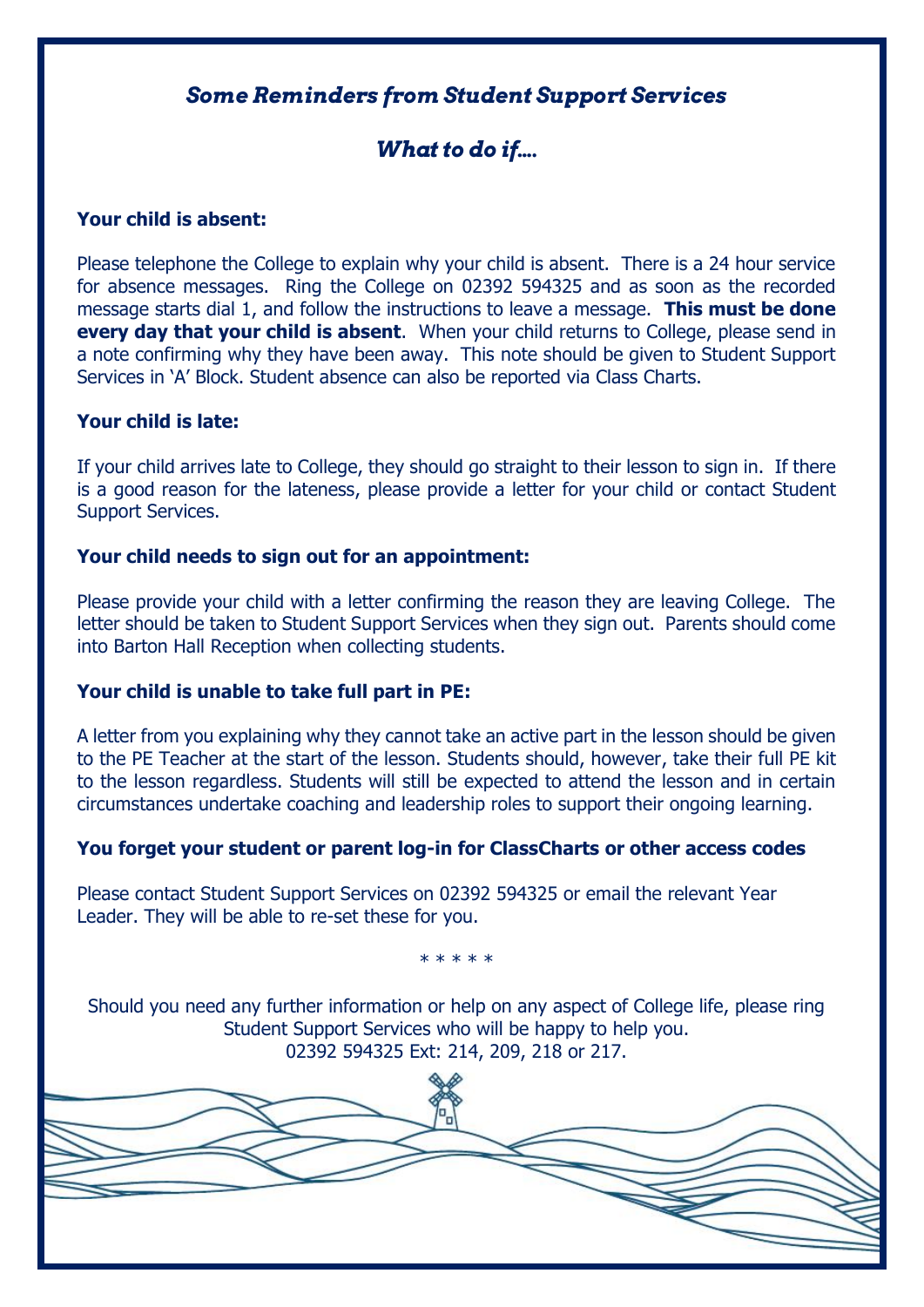## **Subject Consultation Evenings, Academic Mentoring, Reporting, Student Year Planner and Curriculum Evenings**

This page outlines the ways in which we monitor and inform you about the progress of your children; our students.

#### **Progress Reporting**

We will provide three Progress Review reports for Year 7 students which we label A, B and C throughout the year. These are our academic School Reports, giving you an early indication of progress. In December, there is a 'Progress Review Evening' which follows the release of the Progress Review 'A' (report) to you. On these advertised evenings you can meet your child's Teachers and discuss your child's progress.

You will receive a final Progress Review report in June in Year 7. In each Progress Review you can expect to see if your child is 'emerging' (E), 'developing' (D), 'securing' (S) or mastering (M) for the skills and knowledge of each subject in an age related way. You will also find a percentage score of the assessment for the skills and knowledge studied and learnt between each Progress Review. You can compare this score to the average of the year group to get an idea of how your child is progressing.

## **Clarification and Rules regarding Mobile Devices**

#### **Mobile Phones**

Students may bring mobile phones into College but they must be **switched off and kept in their bags**. Anyone found using a mobile phone on site will receive one warning and a second offence will mean it will be confiscated by staff. The phone will be handed into Student Support Services with the name of the student included so that it can be locked away safely with the parent contacted and asked to collect it from Student Support Services (up until 4.00pm). A further offence will see the phone banned for 6 weeks and further offences will result in a total ban from the College for a year. Parents wishing to contact their child during the College day, should do so by contacting Student Support Services on Ext 214, 209, 218 and 217 rather than attempting to contact them on their mobile phone.